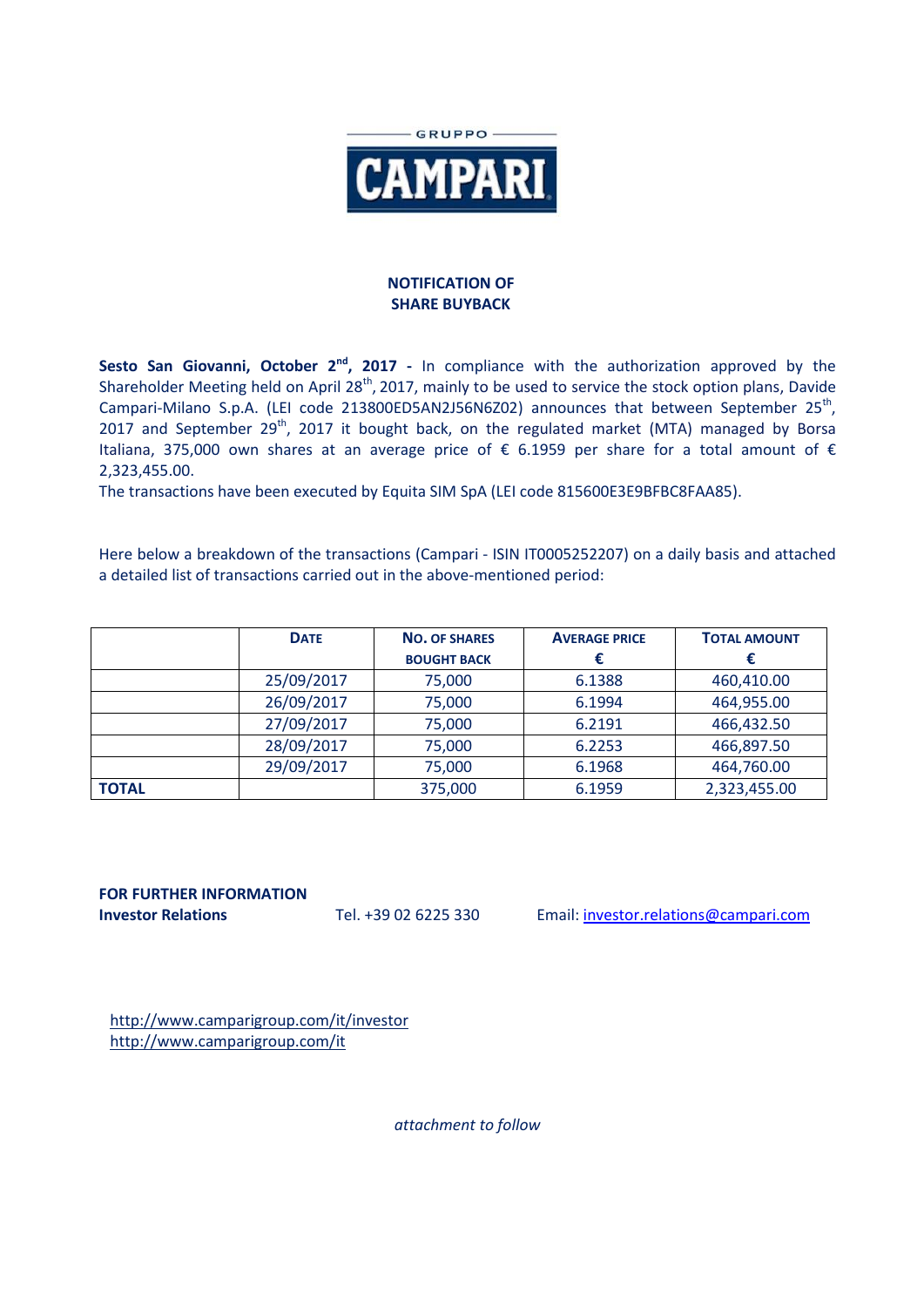| <b>DATA OPERAZIONE</b> | Ora         | A/V | <b>PREZZO</b> | <b>QUANTITA'</b> |
|------------------------|-------------|-----|---------------|------------------|
| 25-sep-17              | 9:06:42 AM  | A   | 6.115         | 2390             |
| 25-sep-17              | 9:06:42 AM  | A   | 6.115         | 110              |
| 25-sep-17              | 9:38:50 AM  | A   | 6.115         | 76               |
| 25-sep-17              | 9:38:52 AM  | A   | 6.115         | 125              |
| 25-sep-17              | 9:46:40 AM  | A   | 6.115         | 50               |
| 25-sep-17              | 9:47:44 AM  | A   | 6.115         | 104              |
| 25-sep-17              | 10:09:14 AM | Α   | 6.13          | 985              |
| 25-sep-17              | 10:09:14 AM | A   | 6.13          | 4015             |
| 25-sep-17              | 10:34:31 AM | Α   | 6.14          | 735              |
| 25-sep-17              | 10:34:31 AM | A   | 6.14          | 735              |
| 25-sep-17              | 10:34:31 AM | A   | 6.14          | 1264             |
| 25-sep-17              | 10:34:31 AM | A   | 6.14          | 735              |
| 25-sep-17              | 10:34:31 AM | Α   | 6.14          | 735              |
| 25-sep-17              | 10:34:31 AM | A   | 6.14          | 284              |
| 25-sep-17              | 10:34:31 AM | Α   | 6.14          | 1764             |
| 25-sep-17              | 10:34:32 AM | A   | 6.14          | 248              |
| 25-sep-17              | 11:08:16 AM | A   | 6.115         | 3145             |
| 25-sep-17              | 11:22:21 AM | A   | 6.125         | 555              |
| 25-sep-17              | 11:22:23 AM | A   | 6.125         | 1189             |
| 25-sep-17              | 11:22:37 AM | A   | 6.125         | 400              |
| 25-sep-17              | 11:22:56 AM | Α   | 6.125         | 733              |
| 25-sep-17              | 11:22:56 AM | A   | 6.125         | 500              |
| 25-sep-17              | 11:23:06 AM | A   | 6.125         | 1123             |
| 25-sep-17              | 12:31:11 PM | A   | 6.11          | 8000             |
| 25-sep-17              | 12:45:41 PM | Α   | 6.11          | 967              |
| 25-sep-17              | 12:45:41 PM | A   | 6.11          | 740              |
| 25-sep-17              | 12:45:41 PM | Α   | 6.11          | 740              |
| 25-sep-17              | 12:45:41 PM | Α   | 6.11          | 224              |
| 25-sep-17              | 12:45:41 PM | Α   | 6.11          | 1400             |
| 25-sep-17              | 12:45:41 PM | Α   | 6.11          | 740              |
| 25-sep-17              | 12:45:41 PM | Α   | 6.11          | 189              |
| 25-sep-17              | 3:37:52 PM  | Α   | 6.155         | 1034             |
| 25-sep-17              | 3:37:52 PM  | Α   | 6.155         | 1112             |
| 25-sep-17              | 3:37:52 PM  | Α   | 6.155         | 3720             |
| 25-sep-17              | 3:37:52 PM  | Α   | 6.155         | 639              |
| 25-sep-17              | 3:38:36 PM  | A   | 6.155         | 1995             |
| 25-sep-17              | 4:07:35 PM  | Α   | 6.15          | 1130             |
| 25-sep-17              | 4:07:35 PM  | Α   | 6.15          | 300              |
| 25-sep-17              | 4:07:35 PM  | Α   | 6.15          | 1112             |
| 25-sep-17              | 4:07:35 PM  | Α   | 6.15          | 2458             |
| 25-sep-17              | 4:23:00 PM  | Α   | 6.16          | 129              |
| 25-sep-17              | 4:23:00 PM  | A   | 6.16          | 3591             |
| 25-sep-17              | 4:23:00 PM  | Α   | 6.16          | 452              |
| 25-sep-17              | 4:23:00 PM  | Α   | 6.16          | 137              |
| 25-sep-17              | 4:23:00 PM  | A   | 6.16          | 295              |
| 25-sep-17              | 4:23:00 PM  | Α   | 6.16          | 127              |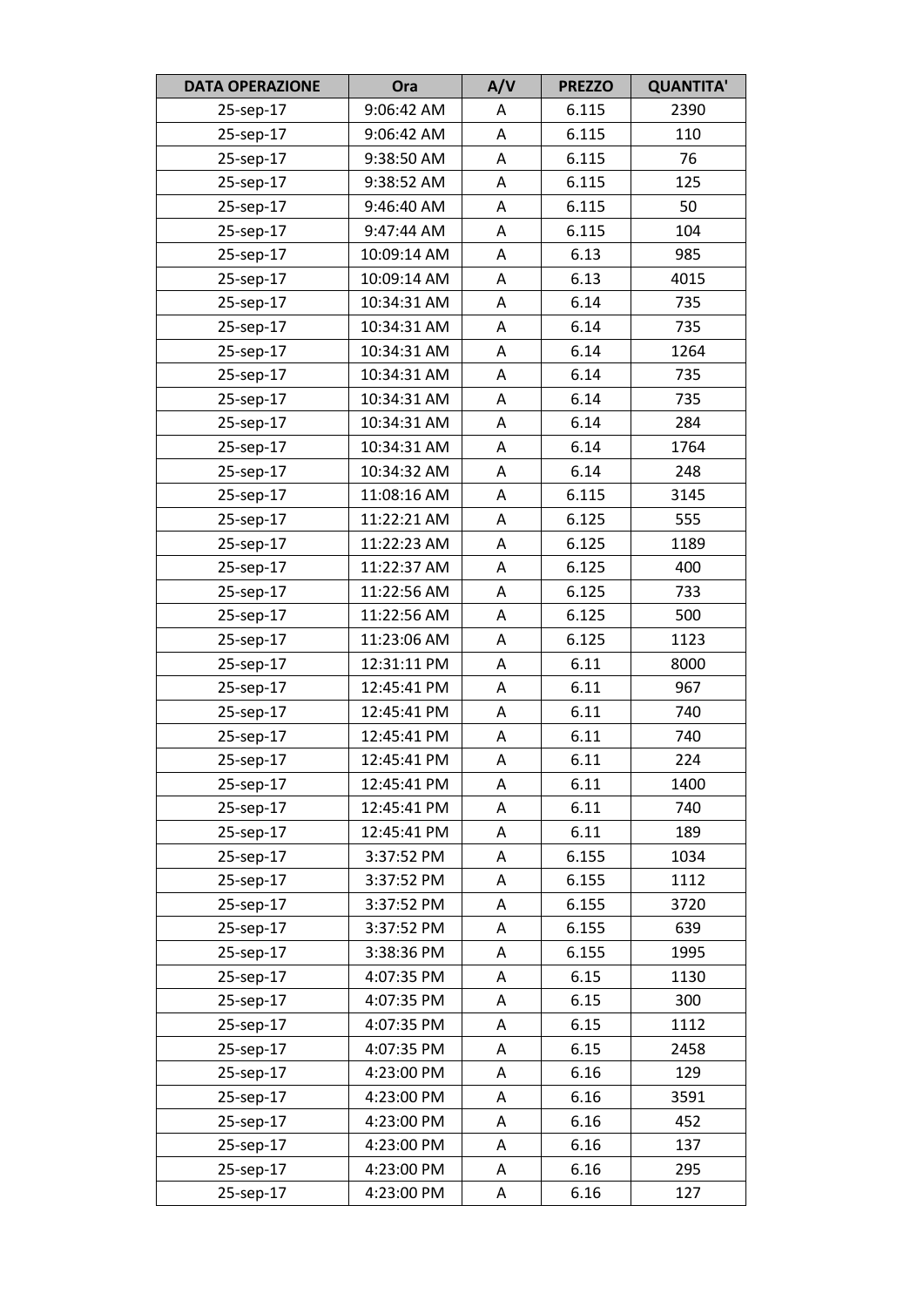| 25-sep-17 | 4:23:06 PM  | Α | 6.16  | 1769 |
|-----------|-------------|---|-------|------|
| 25-sep-17 | 4:23:06 PM  | A | 6.16  | 427  |
| 25-sep-17 | 4:23:06 PM  | A | 6.16  | 8073 |
| 25-sep-17 | 4:23:16 PM  | Α | 6.16  | 1400 |
| 25-sep-17 | 4:23:16 PM  | Α | 6.16  | 1400 |
| 25-sep-17 | 4:23:16 PM  | A | 6.16  | 2200 |
| 25-sep-17 | 4:30:55 PM  | Α | 6.16  | 213  |
| 25-sep-17 | 4:30:55 PM  | Α | 6.16  | 1287 |
| 25-sep-17 | 5:04:15 PM  | Α | 6.13  | 758  |
| 25-sep-17 | 5:04:15 PM  | A | 6.13  | 2700 |
| 25-sep-17 | 5:04:15 PM  | A | 6.13  | 4    |
| 25-sep-17 | 5:04:15 PM  | Α | 6.13  | 538  |
| 25-sep-17 | 5:17:07 PM  | A | 6.14  | 737  |
| 25-sep-17 | 5:17:07 PM  | Α | 6.14  | 263  |
| 26-sep-17 | 9:33:42 AM  | A | 6.145 | 4170 |
| 26-sep-17 | 9:33:42 AM  | A | 6.145 | 830  |
| 26-sep-17 | 10:08:51 AM | Α | 6.16  | 2645 |
| 26-sep-17 | 10:08:51 AM | A | 6.16  | 2355 |
| 26-sep-17 | 10:22:03 AM | Α | 6.16  | 57   |
| 26-sep-17 | 10:22:03 AM | A | 6.16  | 2809 |
| 26-sep-17 | 10:22:03 AM | A | 6.16  | 1987 |
| 26-sep-17 | 10:22:03 AM | A | 6.16  | 147  |
| 26-sep-17 | 10:31:44 AM | Α | 6.16  | 4000 |
| 26-sep-17 | 12:13:42 PM | A | 6.195 | 956  |
| 26-sep-17 | 12:16:40 PM | A | 6.195 | 5044 |
| 26-sep-17 | 1:48:42 PM  | Α | 6.18  | 4380 |
| 26-sep-17 | 1:48:42 PM  | Α | 6.18  | 620  |
| 26-sep-17 | 2:15:25 PM  | Α | 6.18  | 610  |
| 26-sep-17 | 2:15:25 PM  | Α | 6.18  | 1070 |
| 26-sep-17 | 2:15:25 PM  | A | 6.18  | 51   |
| 26-sep-17 | 2:15:25 PM  | Α | 6.18  | 16   |
| 26-sep-17 | 2:15:25 PM  | Α | 6.18  | 347  |
| 26-sep-17 | 2:15:25 PM  | Α | 6.18  | 878  |
| 26-sep-17 | 2:15:25 PM  | Α | 6.18  | 1453 |
| 26-sep-17 | 2:15:25 PM  | Α | 6.18  | 575  |
| 26-sep-17 | 2:51:46 PM  | A | 6.19  | 8000 |
| 26-sep-17 | 3:57:02 PM  | Α | 6.21  | 7000 |
| 26-sep-17 | 4:19:35 PM  | Α | 6.235 | 2911 |
| 26-sep-17 | 4:19:35 PM  | Α | 6.235 | 2000 |
| 26-sep-17 | 4:19:35 PM  | Α | 6.235 | 400  |
| 26-sep-17 | 4:19:35 PM  | Α | 6.235 | 1406 |
| 26-sep-17 | 4:19:35 PM  | Α | 6.235 | 283  |
| 26-sep-17 | 4:41:03 PM  | Α | 6.245 | 8000 |
| 26-sep-17 | 4:41:15 PM  | Α | 6.245 | 5000 |
| 26-sep-17 | 5:10:08 PM  | Α | 6.24  | 1128 |
| 26-sep-17 | 5:10:12 PM  | Α | 6.24  | 1872 |
| 26-sep-17 | 5:17:53 PM  | A | 6.24  | 354  |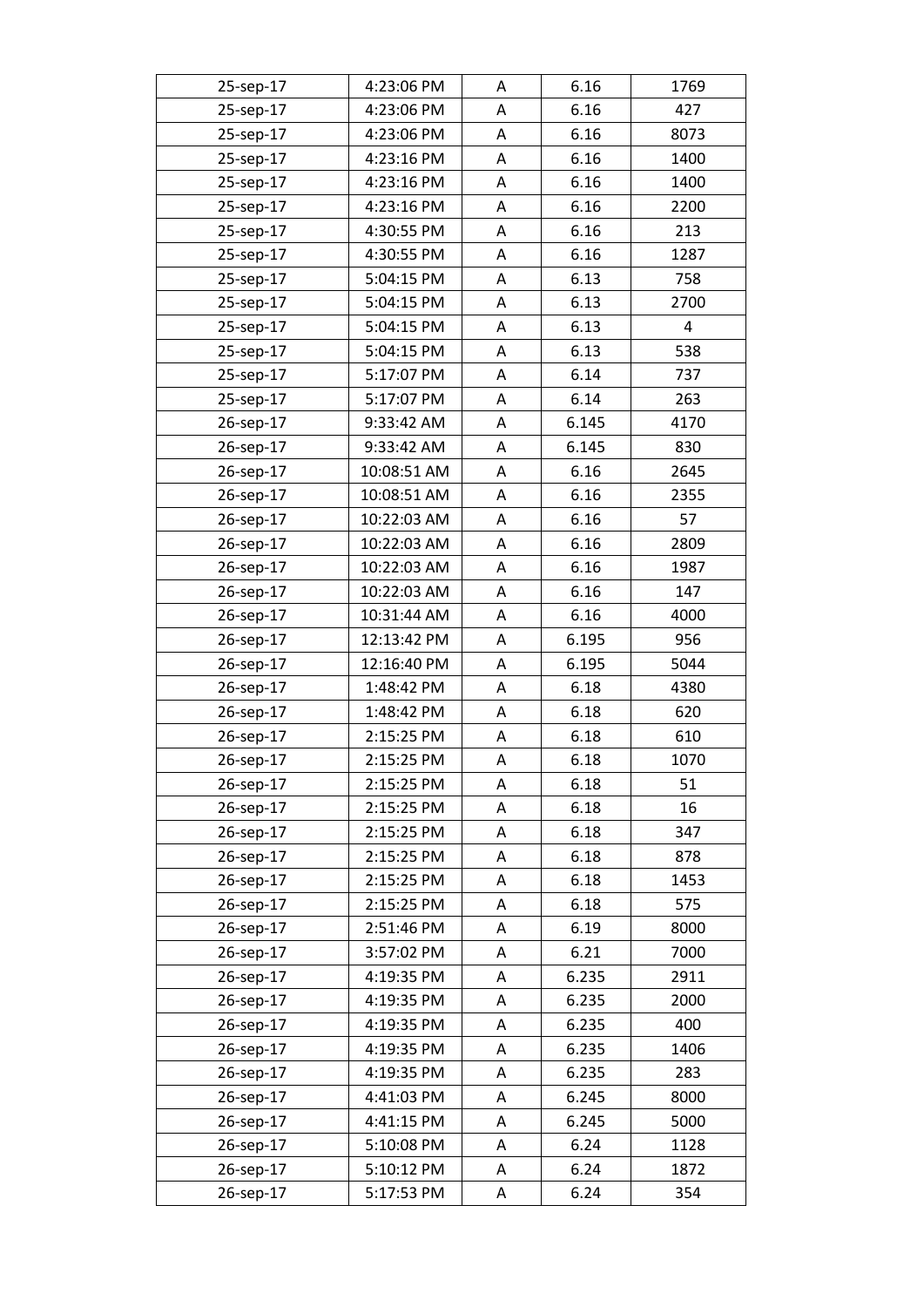| 26-sep-17 | 5:17:57 PM  | Α | 6.24  | 1646 |
|-----------|-------------|---|-------|------|
| 27-sep-17 | 9:07:40 AM  | A | 6.225 | 3000 |
| 27-sep-17 | 9:09:02 AM  | А | 6.215 | 3000 |
| 27-sep-17 | 9:30:20 AM  | А | 6.195 | 3640 |
| 27-sep-17 | 9:30:57 AM  | Α | 6.195 | 360  |
| 27-sep-17 | 9:48:07 AM  | А | 6.215 | 3185 |
| 27-sep-17 | 9:48:07 AM  | А | 6.215 | 1815 |
| 27-sep-17 | 10:06:15 AM | А | 6.21  | 358  |
| 27-sep-17 | 10:06:15 AM | А | 6.21  | 1228 |
| 27-sep-17 | 10:06:15 AM | Α | 6.21  | 3414 |
| 27-sep-17 | 11:57:59 AM | А | 6.22  | 621  |
| 27-sep-17 | 11:57:59 AM | Α | 6.22  | 805  |
| 27-sep-17 | 11:57:59 AM | А | 6.22  | 145  |
| 27-sep-17 | 11:57:59 AM | Α | 6.22  | 289  |
| 27-sep-17 | 11:57:59 AM | A | 6.22  | 790  |
| 27-sep-17 | 11:57:59 AM | A | 6.22  | 1000 |
| 27-sep-17 | 11:57:59 AM | Α | 6.22  | 350  |
| 27-sep-17 | 11:57:59 AM | Α | 6.22  | 1600 |
| 27-sep-17 | 11:57:59 AM | Α | 6.22  | 400  |
| 27-sep-17 | 12:01:55 PM | А | 6.215 | 1000 |
| 27-sep-17 | 12:01:55 PM | A | 6.215 | 4000 |
| 27-sep-17 | 1:49:02 PM  | А | 6.205 | 900  |
| 27-sep-17 | 1:49:08 PM  | А | 6.205 | 180  |
| 27-sep-17 | 1:49:08 PM  | Α | 6.205 | 4400 |
| 27-sep-17 | 1:49:08 PM  | A | 6.205 | 490  |
| 27-sep-17 | 1:49:08 PM  | Α | 6.205 | 2000 |
| 27-sep-17 | 1:49:08 PM  | Α | 6.205 | 1030 |
| 27-sep-17 | 3:28:13 PM  | Α | 6.205 | 5000 |
| 27-sep-17 | 3:52:45 PM  | Α | 6.205 | 649  |
| 27-sep-17 | 3:52:45 PM  | A | 6.205 | 6230 |
| 27-sep-17 | 3:52:45 PM  | Α | 6.205 | 121  |
| 27-sep-17 | 4:22:04 PM  | Α | 6.23  | 5000 |
| 27-sep-17 | 4:47:06 PM  | Α | 6.24  | 472  |
| 27-sep-17 | 4:47:06 PM  | А | 6.245 | 4600 |
| 27-sep-17 | 4:47:06 PM  | Α | 6.245 | 801  |
| 27-sep-17 | 4:47:06 PM  | Α | 6.245 | 16   |
| 27-sep-17 | 4:47:06 PM  | Α | 6.245 | 1086 |
| 27-sep-17 | 4:47:06 PM  | Α | 6.245 | 950  |
| 27-sep-17 | 4:47:06 PM  | Α | 6.245 | 75   |
| 27-sep-17 | 4:47:26 PM  | Α | 6.24  | 570  |
| 27-sep-17 | 4:47:29 PM  | Α | 6.24  | 940  |
| 27-sep-17 | 4:47:31 PM  | Α | 6.24  | 750  |
| 27-sep-17 | 4:47:31 PM  | Α | 6.24  | 4740 |
| 27-sep-17 | 5:04:57 PM  | А | 6.24  | 3000 |
| 28-sep-17 | 9:13:43 AM  | Α | 6.205 | 800  |
| 28-sep-17 | 9:13:43 AM  | Α | 6.205 | 2800 |
| 28-sep-17 | 9:13:43 AM  | A | 6.205 | 1400 |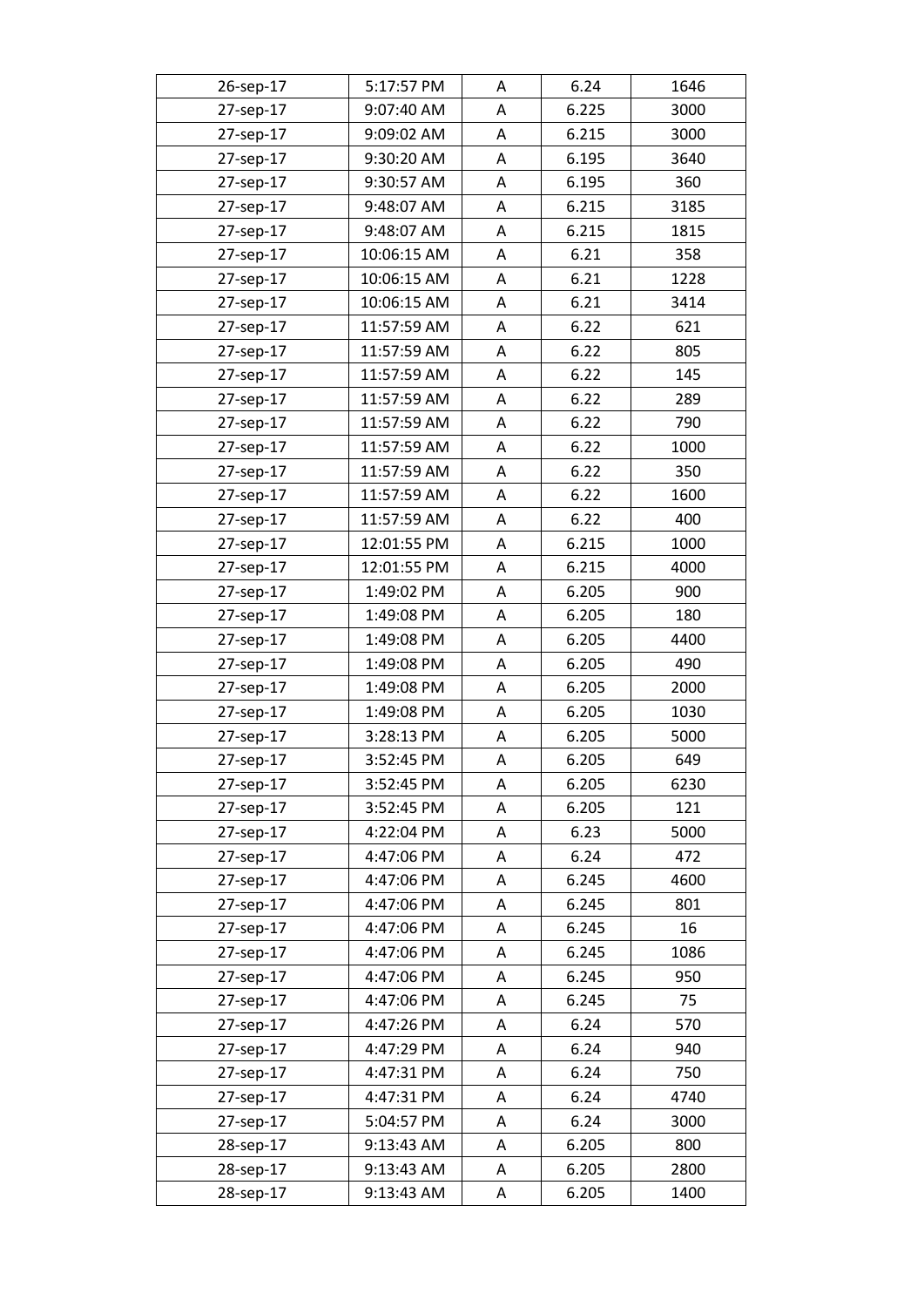| 28-sep-17 | 9:26:14 AM  | Α | 6.205 | 4210 |
|-----------|-------------|---|-------|------|
| 28-sep-17 | 9:26:14 AM  | Α | 6.205 | 790  |
| 28-sep-17 | 11:53:40 AM | A | 6.205 | 200  |
| 28-sep-17 | 12:06:20 PM | Α | 6.205 | 7800 |
| 28-sep-17 | 12:21:02 PM | А | 6.2   | 572  |
| 28-sep-17 | 12:22:32 PM | A | 6.2   | 3633 |
| 28-sep-17 | 12:24:51 PM | Α | 6.2   | 2795 |
| 28-sep-17 | 1:27:20 PM  | A | 6.23  | 1362 |
| 28-sep-17 | 1:27:20 PM  | A | 6.23  | 541  |
| 28-sep-17 | 1:27:20 PM  | A | 6.23  | 145  |
| 28-sep-17 | 1:27:20 PM  | A | 6.23  | 1000 |
| 28-sep-17 | 1:27:20 PM  | Α | 6.23  | 520  |
| 28-sep-17 | 1:27:20 PM  | A | 6.23  | 1534 |
| 28-sep-17 | 1:27:20 PM  | Α | 6.23  | 1400 |
| 28-sep-17 | 1:27:20 PM  | A | 6.23  | 1779 |
| 28-sep-17 | 1:27:20 PM  | A | 6.23  | 219  |
| 28-sep-17 | 1:31:29 PM  | Α | 6.23  | 955  |
| 28-sep-17 | 1:31:31 PM  | Α | 6.23  | 200  |
| 28-sep-17 | 1:31:33 PM  | Α | 6.23  | 200  |
| 28-sep-17 | 1:40:53 PM  | А | 6.23  | 1324 |
| 28-sep-17 | 1:48:05 PM  | A | 6.23  | 2267 |
| 28-sep-17 | 1:48:05 PM  | A | 6.23  | 1554 |
| 28-sep-17 | 1:50:16 PM  | А | 6.23  | 730  |
| 28-sep-17 | 1:50:16 PM  | A | 6.23  | 623  |
| 28-sep-17 | 1:50:17 PM  | A | 6.23  | 1353 |
| 28-sep-17 | 1:50:18 PM  | Α | 6.23  | 592  |
| 28-sep-17 | 1:50:18 PM  | Α | 6.23  | 251  |
| 28-sep-17 | 1:50:18 PM  | Α | 6.23  | 420  |
| 28-sep-17 | 1:50:18 PM  | Α | 6.23  | 1031 |
| 28-sep-17 | 3:18:40 PM  | A | 6.23  | 1316 |
| 28-sep-17 | 3:18:40 PM  | Α | 6.23  | 1292 |
| 28-sep-17 | 3:18:40 PM  | Α | 6.23  | 16   |
| 28-sep-17 | 3:18:40 PM  | Α | 6.23  | 1635 |
| 28-sep-17 | 3:18:40 PM  | Α | 6.23  | 741  |
| 28-sep-17 | 3:45:45 PM  | Α | 6.25  | 3815 |
| 28-sep-17 | 3:45:45 PM  | Α | 6.25  | 500  |
| 28-sep-17 | 3:45:45 PM  | Α | 6.25  | 850  |
| 28-sep-17 | 3:45:45 PM  | Α | 6.25  | 500  |
| 28-sep-17 | 3:45:45 PM  | Α | 6.25  | 410  |
| 28-sep-17 | 3:45:45 PM  | Α | 6.25  | 800  |
| 28-sep-17 | 3:45:45 PM  | Α | 6.25  | 30   |
| 28-sep-17 | 3:45:45 PM  | Α | 6.25  | 95   |
| 28-sep-17 | 3:57:45 PM  | Α | 6.245 | 7000 |
| 28-sep-17 | 4:15:07 PM  | Α | 6.235 | 1736 |
| 28-sep-17 | 4:16:07 PM  | Α | 6.235 | 3264 |
| 28-sep-17 | 4:50:40 PM  | Α | 6.235 | 4000 |
| 28-sep-17 | 5:02:23 PM  | A | 6.24  | 669  |